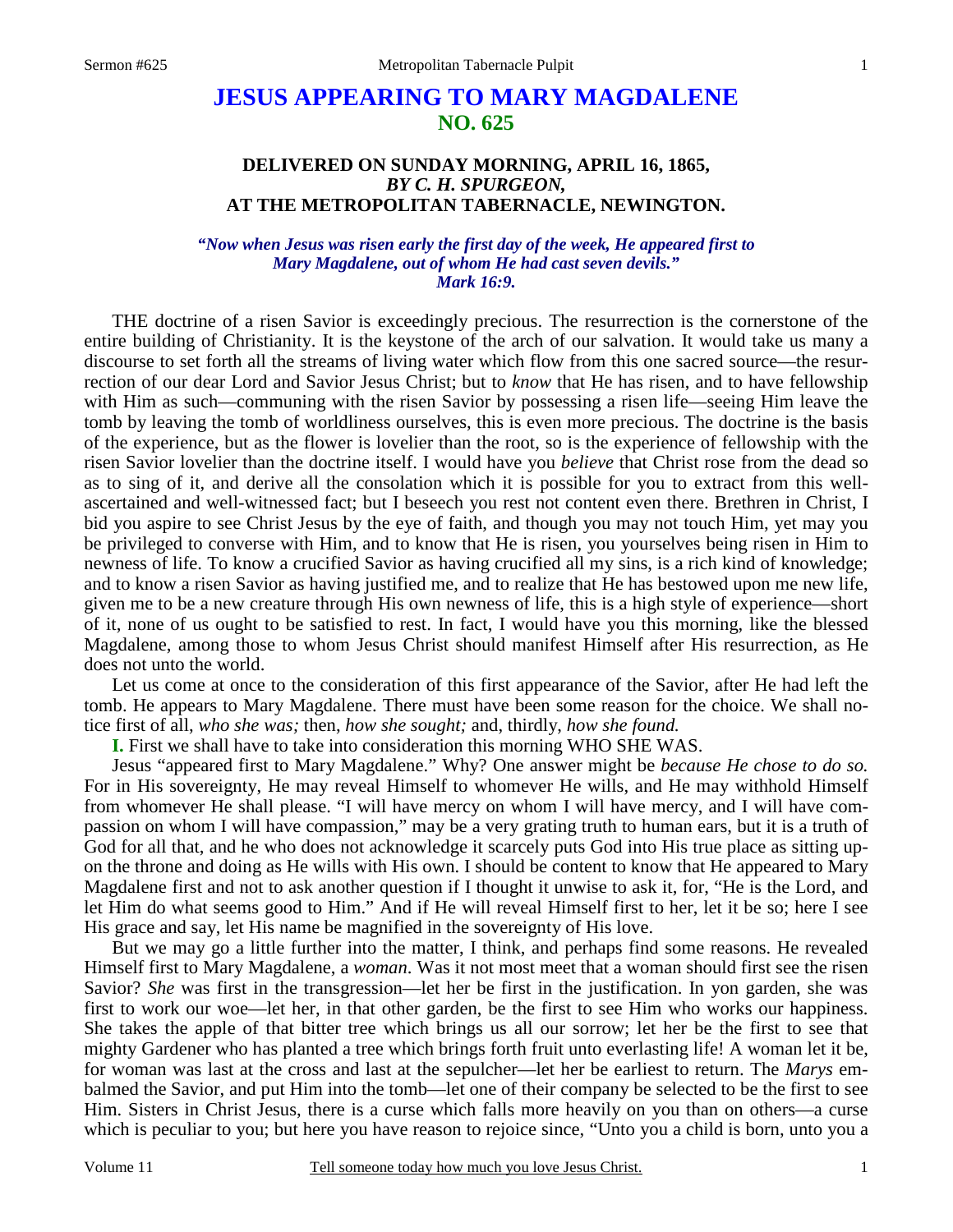son is given." It is by that child-bearing which brings you sorrow, that we have been delivered, even through the birth of Him, the Messiah, Emmanuel, God with us, whom you are privileged first to see because He is peculiarly yours. "The seed of the woman who shall bruise the serpent's head."

 The text seems to indicate that the particular reason why He appeared to this woman first was, *because out of her He had cast seven devils.* Perhaps no person mentioned in the Scripture has been more singularly slandered than Mary Magdalene. It has been supposed that she was a harlot, and her name has been appended to societies which have the merciful objective of endeavoring to reclaim the fallen. In that sense let me say, Magdalene never was a "Magdalen." She was not an unchaste woman. I think I can show you that it is quite impossible that she could have been. She was a woman of substance, and ministered to Christ's necessities; she was possessed of wealth and property, and spent what she had upon the Savior, and was not likely, therefore, to have been one who earned her living by the pitiful trade of her sin. Moreover, she had seven devils and that, of itself, rendered her utterly incapable, one would think, of having been guilty of the sins of the flesh. A woman, a demoniac, mad with seven devils! Who would dream that a poor creature under so dreadful a torture as this could have been a harlot? The thing is clearly impossible to any thoughtful mind. But mark you, I believe if Magdalene were here herself, she would not regret that her pure name has been appended to these poor fallen ones. Here she has communion with her Lord and Master, who was "numbered with the transgressors," and who gave Himself and all that He had in order that He might lift poor sinners from the degradation into which they had fallen. "No," Magdalene would say, "do not blot my name off from yonder building; do not take it from that rescue society; I, though I have been kept from this iniquity, am well content to be the patron of all those who seek to win sinners from their sin." Nevertheless, there is this about it—and here is where the mistake first arose—the possession of a devil is *typical*, in the Word of God, of sin. When we want to translate the miracle into spiritual meaning, we are always compelled to use the indwelling of a devil to be the metaphor—the picture of the indwelling of sin. Now, as Mary Magdalene had seven devils, though she was not, therefore, any the greater sinner, for she could not help the devils being there, yet she was thereby the more polluted; she was sevenfold polluted, and she becomes most rightly the type of the great sinner, the representative, in fact, of the very class of sinners to whom her name has been given. She was not literally such a sinner, but she was typically so, for in her there were seven devils. Typically, she stands at the head of those who are the greatest of all sinners against the law, and goodness, and grace of God, but she was not so except as a type.

 Now, I think you see some reason why she should be selected as the first one to be seen by Christ, because *she had been a special trophy of Christ's delivering power.* In her, He had won a special and signal victory over the hosts of hell—a perfect number of those evil spirits had been entrenched within her, and Christ's victorious arm had driven them all out. She would always be regarded as a most illustrious specimen of what the great Savior can achieve. In this sense, I say, she was fitted to be the first that Jesus Christ should look upon and speak to, because out of all His disciples who were daily with Him, I know not of one who had experienced such a cure as that which had fallen to her lot. Let us learn from this, that the greatness of our sin before conversion should never make us think that we may not be specially favored with the very highest grade of fellowship. If Magdalene were not a harlot, yet I say she stands as the type of those who are possessors of seven sins, and deadly and damnable sins, too; and inasmuch as this woman is taken into the most intimate communion with Christ, and has the priority even above Peter, and James, and John, there is no reason, poor fallen sinner, why *you* should not have as rich a feast at the banquet of divine mercy as the very best, and most chaste, the most upright, pure and clean. If you come to Christ, if the seven devils are cast out of you, all these things shall never be mentioned against you; but you shall stand on a par with those who were preserved by providence and restraining grace from going into gross sins. When the prodigal came back, he was not told that he might eat his father's bread, but it must be in the kitchen; he was not told that he might sit at the table, but it must be at the far end, below the salt. No, he sits at the table as the most honored guest, and his father feasts with him as if he had never gone astray! So is it forevermore with my God, to the chief of sinners. You shall not be permitted to eat the crumbs that fall from the table, but the daintiest food shall be yours, yes, and if you wish it, and will press forward and seek it, you shall have Benjamin's mess—you shall have more than others! Oh, though you have been black and vile, He can make you so white and fair that He will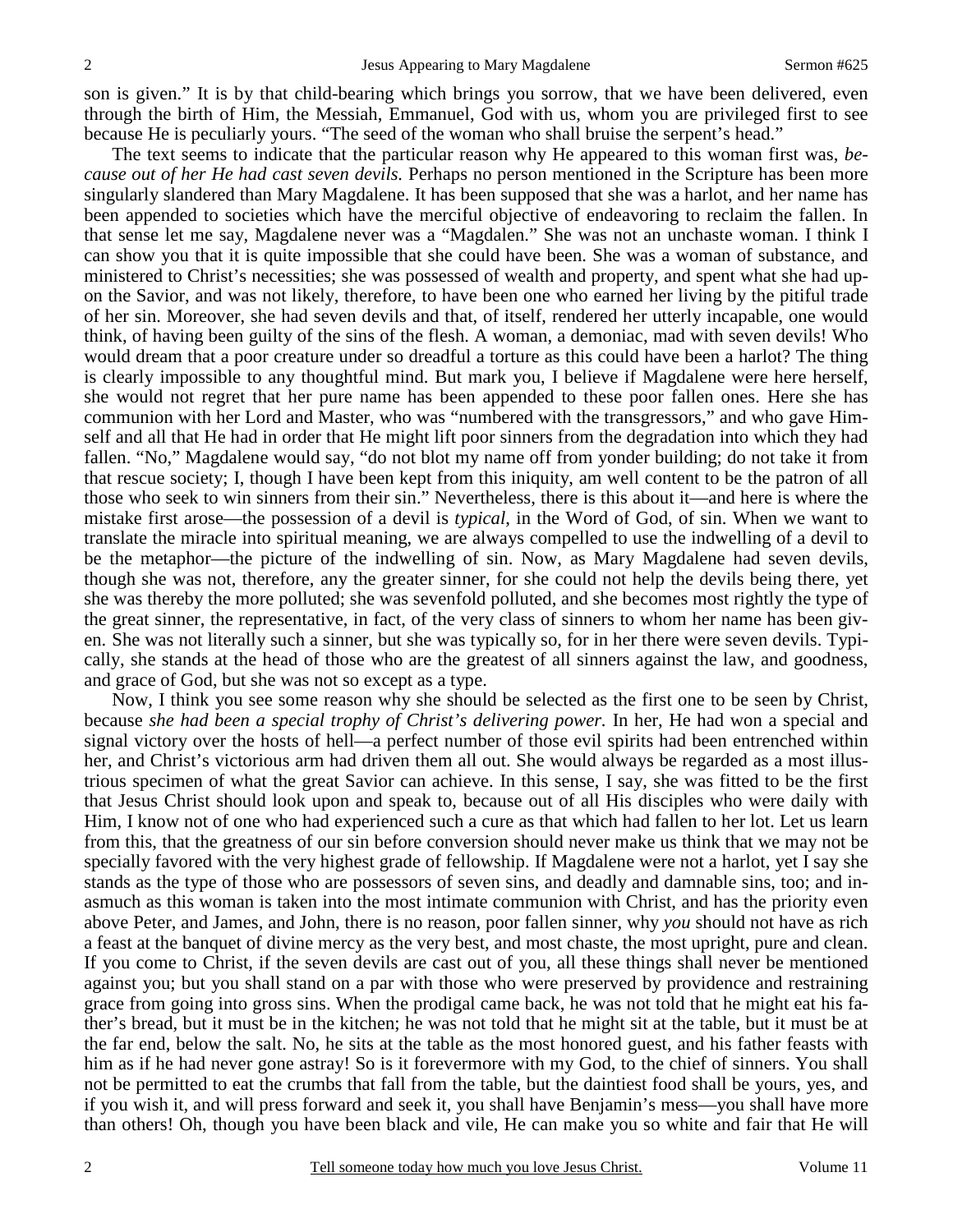3

not blush to treat you as the man in the parable did his little ewe lamb. You shall drink of His cup and sleep in His bosom, and be very, very dear to Him, sinner though you have been. This seems to be upon the very surface of the text, that Mary Magdalene was selected to be the first to see the Savior because she was a woman—a woman out of whom seven devils had been cast—a type of a great sinner.

 Again, she was a woman *in whom mighty grace had proved its power.* It is a well-known fact that devils never went out of men willingly in the Savior's day. They had always to be cast out. You find them foaming at the mouth as soon as Christ is seen, and when He says, "I command you to come out of him," the devil tears the man, rolls him in the dust, and subjects him to unusual spasms of pain and agony, before he will depart. Thus, seven devils had been driven out of Mary—forced out of her. Mary was no free-willer; her deliverance was achieved by irresistible, eternal, sovereign grace. And surely those are privileged to see most of Christ who *know* that their salvation is not of man, neither by man, but by the will and power of the gracious God alone. My brethren, there may be some of you who think that the devils went out of you; I know they did not go out of *me*. They had to be driven out with a strong hand, and an outstretched arm. There may be some who boast of the freeness of their wills, who think that they can come to Christ of themselves—but Mary did not—for no demoniacs ever sought to find Christ. They rather shunned the presence of the Savior, and cried, "What have we to do with You? Are You come to torment us before the time?" We rather hated divine grace and despised Christ; offers of mercy were lost upon us; proclamations of pardon, though honestly given, we trampled underfoot; it was only when the mighty Jesus, dressed in robes of love, came forth in the greatness of His strength, that we were compelled to yield, and our captivity was led captive by His might! I think that Mary Magdalene was thus selected because she was a choice instance of irresistible grace.

 As soon as the devils were cast out of Mary, she appears to have left whatever her earthly position may have been, and to have become *a constant attendant on the Savior*. If you will kindly turn to the 8<sup>th</sup> chapter of Luke, you will see that our Lord was attended not only by men, but by women. "It came to pass afterward, that He went throughout every city and village, preaching and showing the glad tidings of the kingdom of God; and the twelve were with Him, and certain women, which had been healed of evil spirits and infirmities, Mary called Magdalene, out of whom went seven devils, and Joanna, the wife of Chuza, Herod's steward, and Susanna, and many others, which ministered unto Him of their substance." It appears, then, that Magdalene was one who abode with Christ Jesus, His perpetual and constant companion. Some heard Him occasionally; she heard Him always. Mary, and Martha, and Lazarus, entertained Him with a feast now and then—she was *always* giving Him of her substance. There were many like Nicodemus and Joseph of Arimathea, who were on Christ's side, but did not take up Christ's cross—*she* did. In all His afflictions, she was afflicted; when He was "despised and rejected of men," so was she. She was with Him, bearing His cross, and suffering His reproach. I like the thought of her being with the Savior. How much she must have seen! She saw the most of His miracles. How much she must have heard! She heard, with her own ears, His choice words; yes, and in the secret conclave where He opened up His parable to His favored disciples, Mary was privileged to be there with a few other honorable women. I suppose her to have been a woman of ripe years, as probably most of the others were—a matron. She was neglecting no household duties; it is clear she never had any—a woman with seven devils could not have had domestic duties.

 One would think her friends must have been exceedingly glad to have her under the teaching of our Lord; and as long as they knew that she was in health with the Savior, they probably thought her to be in the place most fitting for her, as mad people are supposed to be most fitly attended when they are accompanied by their keeper or their physician. Having been a demoniac, she was happily freed from all household ties and bonds; and now, what if I say that Christ was her Father, her Brother, her Husband, her Friend, her children, her everything? He was her family, and there was she, daily with Him. We read that when Christ preached a certain truth, "Many of His disciples went back, and walked no more with Him." Not so the Magdalene. Let Him preach whatever He might, the woman of Magdala still hung upon His lips. To her, every word was honey, every syllable was a pearl. She treasured all, she fed upon all—she *abided* with Jesus. O dear friends, I wish *we* could get into this position, when our calling should be to serve Christ, and when our place should be always *with* Christ. I do not wonder that Christ appeared first to her when I recollect that Christ had so long been her first, her chief delight. She had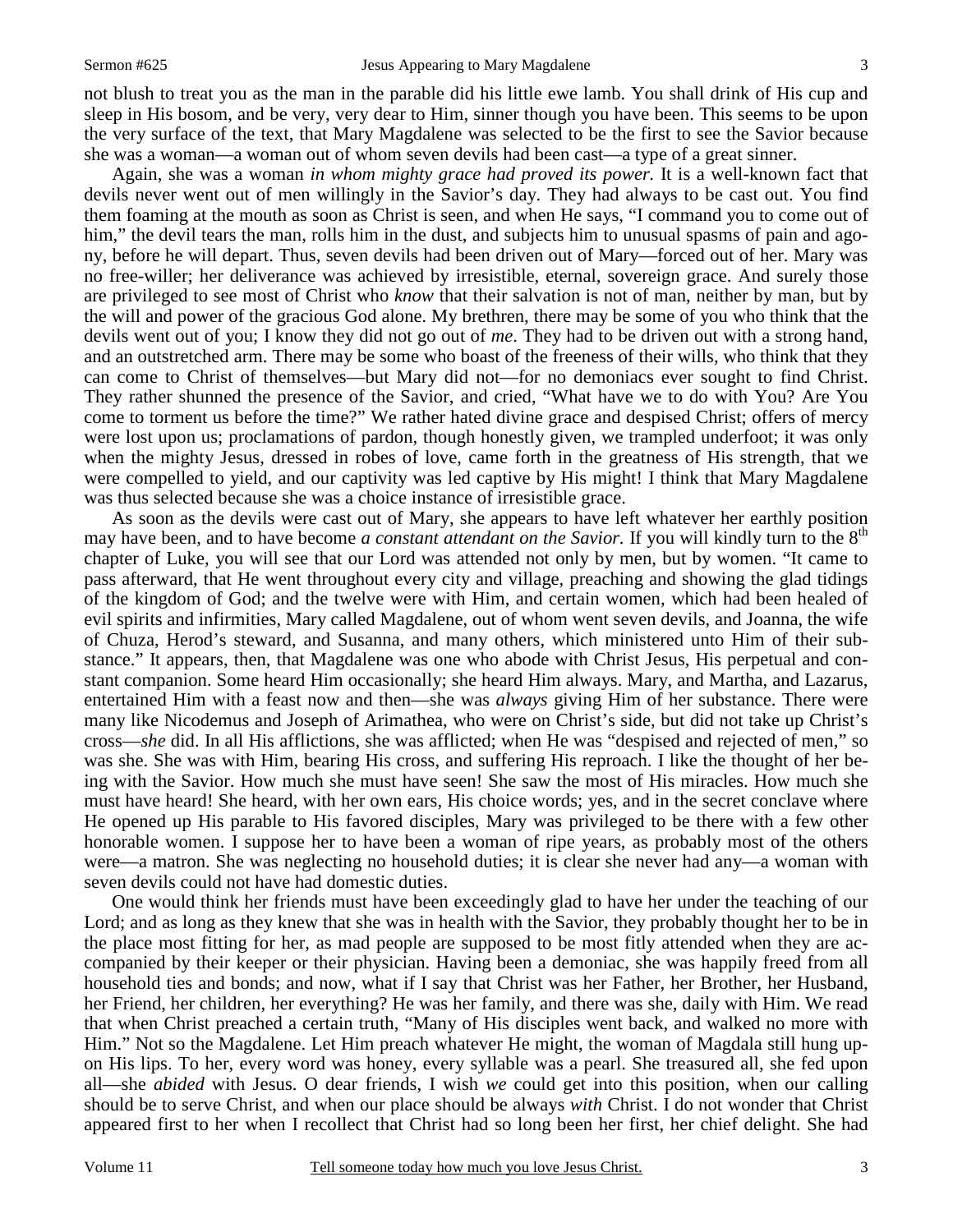nothing in the world but Christ. It strikes me that very likely her being a demoniac had so separated her from all human sympathy, that there were none who loved her, none who cared for her, except the disciples and the society she had found through being a follower of Christ. And Jesus, pitying her, would not send her away as He did the most of those whom He cured.

 One thing we must not pass over—*she spent her substance in relieving His needs.* The bag was not often full, while Judas had the keeping of it; and while there were so many poor, and Christ had such a tender heart, I will be bound to say that no surplus was ever allowed to mold there; but this woman, and the other Marys took care that it should never be quite empty, and that there should be something for the Savior when He needed it. She was not the woman, who broke the alabaster box of precious ointment over Christ's head, but her whole life long, her constant income was her alabaster box, and she spent what she had in ministering to the needs of her Lord. Brethren, if we would see much of Christ, let us *serve* Him. Depend upon it, you who live unto yourselves—who save your wealth when you ought to give it—you are not indulged with that fellowship with Jesus which others have, who have consecrated themselves and their substance wholly to the Lord. I am sure that by not giving, you miss infinite pleasure. I speak not now concerning your safety*—*I believe you are saved through faith in Christ Jesus—but if you do not devote yourselves and all that you have to the Master's cause, you never will be admitted to those choicer joys, to those more intimate fellowships which belong to those who live close to their Savior in consecration. Find me the happiest Christians, and I am sure they are those who are most attached to their Lord. Tell me who they are who sit most often under the banner of His love, and drink the deepest draughts from the cup of communion, and I am sure they will be those who give most, who serve best, and who abide closest to the bleeding heart of their dear Lord. Perhaps for this reason, Mary was privileged by the grace of God to be the first to see the risen Savior.

 **II.** The second inquiry was, HOW SHE SOUGHT.

 If any of us would have fellowship with the Lord Jesus Christ, how are we to obtain it? We will use her as our guide.

 And first Mary sought the Savior *very early* in the morning, by which we learn when we must, many times, begin to seek our Lord. If you can wait for Christ, and be patient in the hope of having fellowship with Him by-and-by, you will never have fellowship at all—for the heart that is fitted for communion is a hungering and a thirsting heart. If a man is hungry, you cannot say to him, "Be patient; wait!" "My hunger craves," he says, "give me food; I shall die if I am not fed." "But you must not be impatient; you must curb your appetite. Wait, be still." But the poor man replies, "I cannot! My hunger is so sharp; oh, give me bread or I famish! I will die!" You may reason with him, but there is no reasoning with a hungry stomach; and when a man's soul begins to hunger and thirst after Christ, it is not, "Tomorrow I will see Him," but, "Now! Now! Now!" Today, which God calls, "the *accepted* time," the Christian thinks to be the most *acceptable* time. I would have fellowship with Jesus *now;* while standing on this platform, my eyes desire to see Him; my head longs to place itself upon His bosom; my soul would cry with the spouse, "Let Him kiss me with the kisses of His mouth, for His love is better than wine." If then, you want Jesus to reveal Himself to you, seek Him *now,* where you are. This pew may be as good as the garden; your own little quiet room, when the service is over, will be quite as near to the Savior as was the sepulcher—only seek Him at once, and allow no delays. Come, Jesus come, for the night is far spent! Arise, great Sun of Righteousness, and chase my gloom away!

 She sought Him also, as you will observe, with *very great boldness.* It is said she stood at the sepulcher. The disciples had fled. Read the  $8<sup>th</sup>$  verse, "They went out quickly, and fled from the sepulcher; for they trembled and were amazed; neither said they anything to anyone, for they were afraid." But Mary, we are told in John's account, "stood" at the sepulcher. "They may run who will," she said, "nothing can frighten me when I seek the Lord." There go the women, Mary and Susanna, the wife of Chuza; there they go, all frightened. There is Peter, the bold Peter; he takes to his heels; and even John, the loving John, follows after him; but Mary stands still. "No," she says, "let the worst come that can, nothing can be worse than losing my Master—if death itself should drag me away, it can only take me into the sepulcher where my Savior went, and perhaps I might find Him there; and if so, death were welcome!" Consider how many fears this timid woman must have had. It is not always safe to go abroad early in the morning. Certainly it was not in the city of Jerusalem, when the city was crowded, for a feeble woman to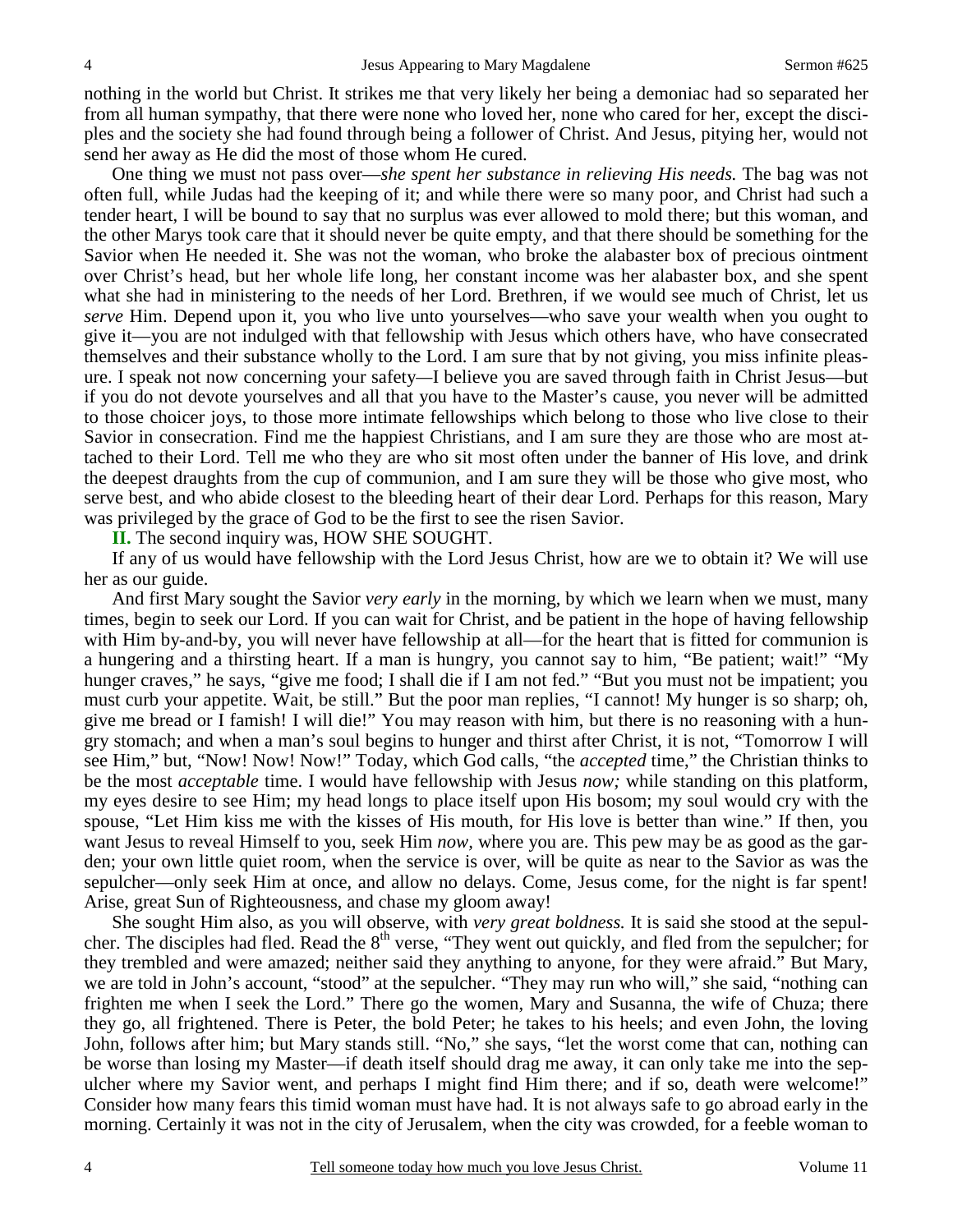rise early in the morning, and go out to the tomb! And yet she was not afraid. Let the shadows of the morning be still on the earth, she heeds them not; the shadows in her own soul are worse to her. You might have supposed she would have fears of the angels. She was not. She had had dealings with devils, and she was not to be frightened by angels. Seven devils at once dwelt in her. She knew too much of the supernatural to be frightened at the fall of a leaf, or any noise that might make her weaker companions turn pale. If then you would have Christ to be with you, beloved, seek Him boldly. Let nothing hold you back. Defy the world! Dare its pleasures! Laugh at its threats! Despise its promises! Count that, "The reproach of Christ is greater riches than the treasures of Egypt." Press on where others flee. Be like a lion where others turn their backs and Christ will then show Himself to you.

 She stood *at the sepulcher,* she sought Christ *very faithfully.* Some find it hard to stand by a living Savior, but she will stand by a dead one. All the disciples forsook Him and fled when He was only in captivity—but she cleaves to Him when His body is in the sepulcher. Brave woman! You will not only stand by the Master, but by the Master's sepulcher. True heroine! You love even the couch where His dead form sleeps. I would that we sought Christ after this mode, willing to stand by the very form of sound words which has been delivered to us—standing by the doctrine as well as by the Person cleaving and clinging to the very least thing that has to do with Christ, and feeling that if He has sanctioned it, it is ours to die for the sepulcher as well as for the Man. Oh, if we sought Christ with such faithfulness, we would not long lack the comfort of His presence!

 Still note further that John tells us she, "stood outside the sepulcher *weeping,"* which makes me remark that she sought Jesus very earnestly, for as she stood there, not finding Him, she wept. I do not read that the others did this. They loved the Savior, but they did not love Him as much. At any rate, they had not her sensitiveness and delicacy of soul. She wept. I think I know why she wept. "My Savior is gone," she said, "I cannot find Him." Then the thoughts of His sad death came rushing full upon her soul. She thought she saw that dreadful scene over again that had made her heart ache and throb. She fancied she saw Him again dragged through the howling populace, abused and despised with His poor back all covered with gore. She thought she beheld once more that blessed body torn with the nails; she marked again the anguish of the fever which came upon Him as He hung upon the tree. She had been the last to watch Him. She stood and watched Him with the other women, and now she cannot bear the thought of all that He has suffered, and the fear that He has gone, gone, gone forever! She weeps. And the Savior could not bear to see her weep. I think those teardrops were as spells that bound the Savior captive, and made Him come forth and show Himself to her. If you want Christ's presence, you are sure to get it if you weep after it! If you have gone so far that you cannot be happy unless He comes and says to you, "You are My beloved"—if you cannot be content without a kiss from those dear lips—you will have it! He cannot deny those tears—those are heart-breakers to Him—those drops shall burn their way into His soul! You shall look into the face bedewed with tears, and see the loveliness and beauty of Him who was "despised and rejected of men," if you stand outside at the sepulcher *weeping*.

 Nor have I quite done. Mary sought him *perseveringly*, for as she wept, she stooped down and looked into the sepulcher. She had been in it, and found nothing—what made her look again? Have you not, when you have been seeking for something which you felt you *must* find, pulled out a drawer, and looked through it carefully, turning over everything and yet, being exceedingly anxious, you have gone to it once more? You were certain the object was not there, and yet you were so anxious to find it that you looked again and again; and perhaps you returned six or seven times to the place which you had searched thoroughly at first, for you were so desirous to find it. It was so with her. She thought, "Perhaps my eyes may have been blinded—possibly I may not have looked in the right corner—I will look again." And so she stooped down, and looked into the sepulcher—the tears still flowing from her eyes. This showed her perseverance. Yes, and if we would know Christ, He is not to be found by those who merely call upon Him once. Cry to Him by the hour together, if He comes not to you. If going into your chamber once does not give you a sight of Jesus, go again, go again, go again; for mark me, if you should be kept waiting seven years for an interview with the great King—if you should once be favored to see Him—if He shall stretch out the silver scepter to you, you will think yourself all too well rewarded! A thousand—a million years of seeking would be well repaid by one glance from His eyes, and one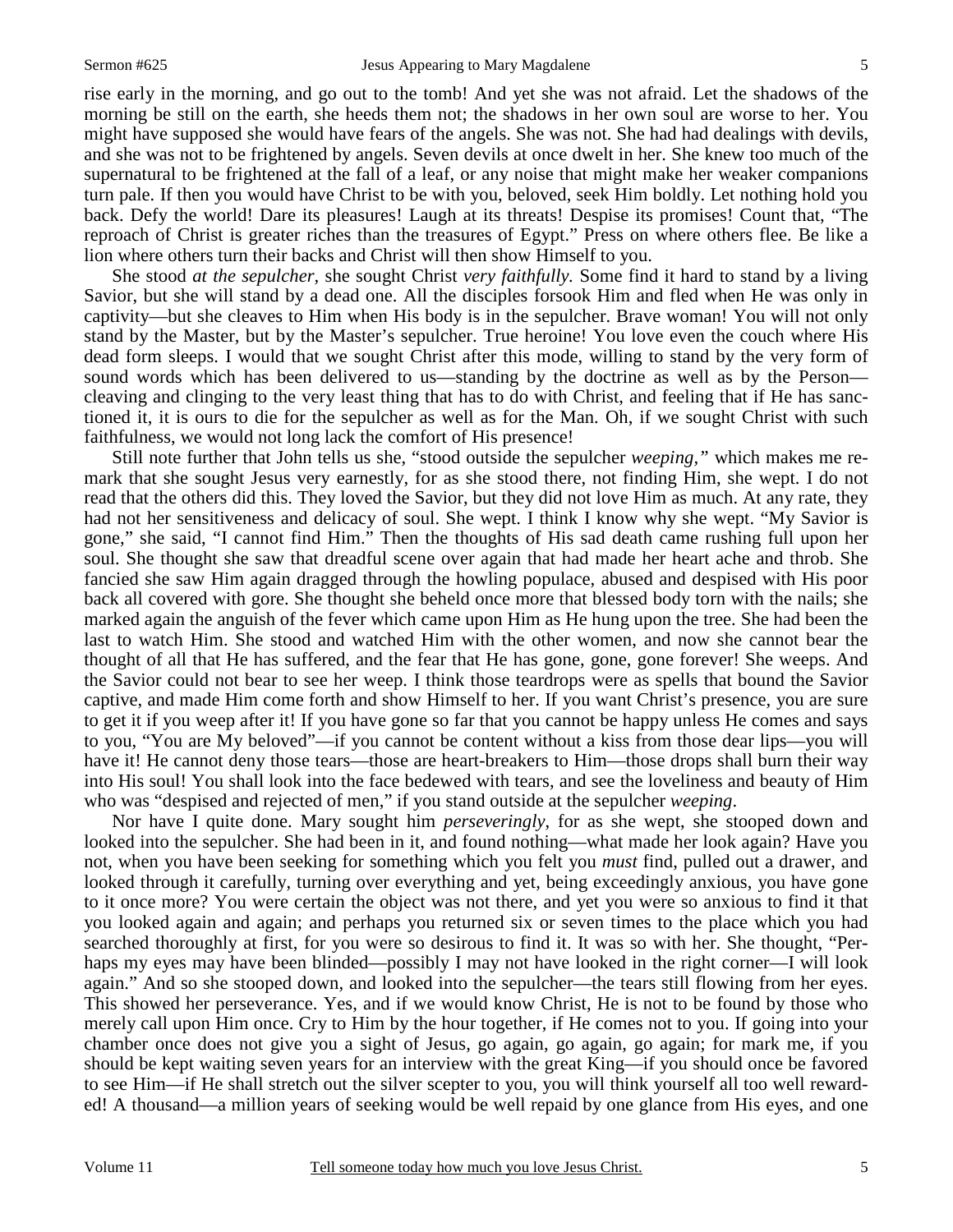look from His face. Therefore, seek perseveringly, patiently, and anxiously—desiring that the risen Savior would manifest Himself to you.

 We have almost finished upon this point, but we must note that she sought the Savior *only*. All her thoughts were concentrated upon *Him*. I think if I had been there, I would have been greatly gratified with a sight of the angels. It strikes me that I should have been observing what the forms of beauty which angelic spirits bear were. But she seems to have taken no note of them at all, she says to them, "They have taken away my Lord, and I know not where they have laid Him." What cared she for angels? If as many had come as the 70,000 chariots of God, they could not have turned away Mary's thoughts from *Him*. To the gardener, her speech is all full of her Lord, "Sir, if you have borne Him from here, tell me where you have laid Him, and I will take Him away." Mary's heart was set on one thing. Like an arrow shot from the bow, she sped right on to the target of her heart's desire. And, oh, if Christ is your one and only love; if your heart has cast out all rivals, if your spirit seeks Him, and cries out for the Lord—even for the living God—you shall soon come and appear before God.

 To close this point, let me say there was *much ignorance* in Mary. How was it that she sought the living among the dead? There was *very little faith* in Mary, for faith would have told her that He had risen again on the third day according to His own words. But, oh, there was much *love,* and Jesus overlooked her lack of knowledge and overlooked her weakness of faith, because of the strength of her love. It seems to me that she loved more than John did, for John says, "Then went in that other disciple, and he saw and believed." That is right, John; you have most faith. He believes, and then he goes away expecting he should see what he believed. But Mary, though she has far less faith, yet, you will perceive, has so much love that she will not go away from the sepulcher, but just keeps her place there, watching at the post of His door, not satisfied till she can see Him. What love was this! Brethren, if we would see Jesus, we must love Him much. I would God I loved Him as my heart desires to love Him. I hope you can say—

#### *"Yes, I love You, and adore You. Oh for grace to love You more!"*

Let us wake ourselves up to greater intensity of affection. He loved us before the stars were made; He loved us with His whole heart; He loved us to perfection; He loved us unto death. Oh, my cold heart, why do you not melt? Oh, my adamantine heart, why do you not dissolve? For such love as this we ought to give Jesus our warmest affection—blazing like coals of juniper; and if we did, we would not be long without finding Him—for love would find Him and fetch Him to our arms, and we would see Him and rejoice in Him!

**III.** The last point now comes, and that is, HOW SHE FOUND HIM. He was present, but she could not see Him. Christian, Christ is present here this morning, though you cannot, perhaps, perceive Him. You have not to cry to the Savior to come from heaven to visit you—"Where two or three are met together in My name," He says, "There am I in the midst of them." Jesus is here! In these aisles and pews, in this area, and these galleries—Jesus is here. If you have no communion with Him, believer, it is because unbelief darkens your eyes—or grief, or care, or sin makes you blind.

 But Jesus Christ was discovered to Mary *by a word.* I want you to notice that it was not a sermon, it was *one* word. It was not a long discourse, but just one word of two syllables, and that not a word of mystery, but a simple word—a word, however, which had this about it—it came from Jesus' lips; it was personal and went home to her. This is all *you* need, beloved, this morning. Fifty thousand words from me would only weary you, but listen to one word from the lips of the Savior, a personal word, waking the recollections of your spirit, proving that He remembers you—and cheerfully, on the strength of that word, your soul may stay on earth and finish her threescore years and ten. That one word was her own name—"Mary." It was spoken just as she had heard it in the days gone by; and, oh, if He would speak to me as He has spoken at the hill Mizar; if He would say of Himself as He has done in days never to be forgotten, "I am your salvation," we would not want any more, one word would be enough. Oh, beloved, keep on seeking Christ, and you will find Him in a moment. Do not complain if you have not an edifying ministry, or because perhaps, this morning, the discourse seems dull to you; do not complain because you are lax in prayer, and have not that enlargement you ought to have in divine things; one word will take you up as on the wings of an eagle, and give you joy and peace!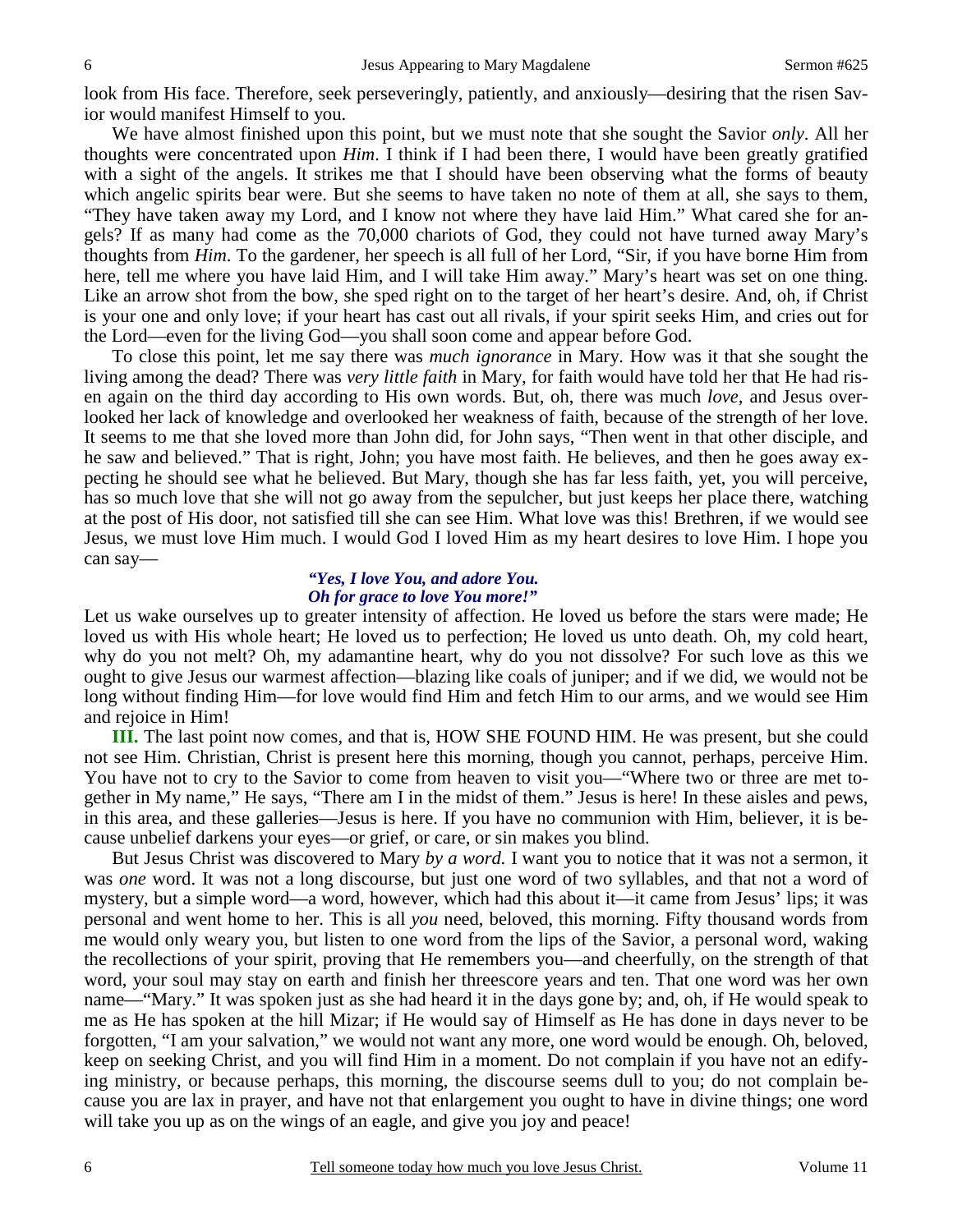Notice that as soon as the one word was given, *her heart acknowledged allegiance by another word.* She did not make a long speech. The Master's heart was too full to say more than one word, and so was hers. That one word would naturally be the most fitting for the occasion. What, then, is the word which suggests itself as being best adapted to a soul in the highest state of devotion? It is a word implying obedience. She said, "Master." You can never get into a state of mind for which this confession of allegiance will be a word too cold. No, when your spirit glows the most with heavenly fire, then you will say, "I would serve You living, dying; Your love has bound me with cords to the horns of the altar; I am Your servant—I am Your servant—You have loosed my bonds." If you can say, "Master," this morning, you can say much. If your soul feels that His will is *your* will, that His law is your love—that you would, if you could—in all things be conformed to His image, then, whether you have ecstasies or no ecstasies, whether you have joys or no joys—you stand in a happy, holy place! He must have said, "Mary," or else she could not have said, "Rabboni."

 After she had confessed allegiance, the next impulse was *to seek close fellowship;* but she made a mistake as most of us would have done—she wanted a manifest, carnal fellowship. So she began to clasp Him, and to hold Him by the feet, and then He said, "Touch Me not." We are apt to seek for communion with Christ in a sensuous way. Let us be spiritual, brethren. We shall never have Christ say to us, "Touch Me not," if the touch is a touch of faith, and love. He only says, "Touch Me not," when we want to handle Him with these hands, and see Him with these eyes. Let us walk by faith, and not by sight; and then we may take Him in our arms and keep Him there, and hold Him and not let Him go; and the more endearing we can be with Him spiritually, the better He will like it. We must shake off all those gross ideas which strive to mix with high and heavenly enjoyment. If you feel a desire this morning after near and close communion, do not restrain it; press forward, put your hands into His side, and your finger into the print of the nails. I know that worldlings will not understand me, but believers will. Let me assure you, there is a communion with Christ which is quite as real as if we had the privilege which Thomas had. My own soul has seen the Savior and talked with Him; though these eyes cannot see Him, though these lips cannot speak with Him, and these ears cannot hear Him, yet my soul's mouth has kissed Him, and my soul's ears have heard Him, and my heart's mouth has blessed Him 10,000 times, and I hope to do it yet again, and will never be satisfied until I can do it continually. Press on, beloved you may say as the divine Song does, "Oh that You were as my brother, that sucked the breasts of my mother! When I should find You outside, I would kiss You." Oh, beloved, hold communion with Him! Feed on Him, for His flesh is meat, indeed, and His blood is drink, indeed.

 Further, we may notice, as the result of her finding the Savior, *she entered in His service,* for He said, "Go, tell My brethren," and away she went to tell others that she had found the Savior! If you have the privilege of seeing Christ, do not eat the morsel behind the door. Have you found honey? Taste it yourself, but go and tell others. You cannot have seen much of the Savior, unless you desire to let others see Him. Your piety is a sham, a flash in the pan, a will-o'-the-wisp if it does not lead to practical service. Are there not some Mary Magdalenes here who have had seven devils cast out of them? You have felt the power of divine grace in your heart; you love your Savior; you long for communion with Him. My dear sister, as soon as you have fellowship, let me charge you, in the Master's name—do not be afraid to speak to others what the Lord shall say in private to you! We do not allow women to enter the pulpit—that is a violation both of divine grace and nature—it is as much an offense to good manners as it is to God's own law. But you have your own sphere, you have your own place of work—you can gather your own sex about you; there are your children, your servants; you have multitudes of opportunities. Tell others that Jesus has risen, that there is a risen life—that you know it, and that you pant and long that others, too, should rise from the grave of sin to the new life in Jesus!

 As for you, men and brothers, to whom it pertains more particularly to be teachers and pastors, I charge you, whatever you have found within the circle of fire where the closest communion is, whatever you have seen in the deep mines of mystery, whatever Christ has revealed to you in hours of retirement when you have come nearest to Him—tell it to His family, feed His flock with it—bring forth these things as choice dainties where the beloved of the Lord may feast even to the full. "Go, tell my brethren," said Christ, and so say we.